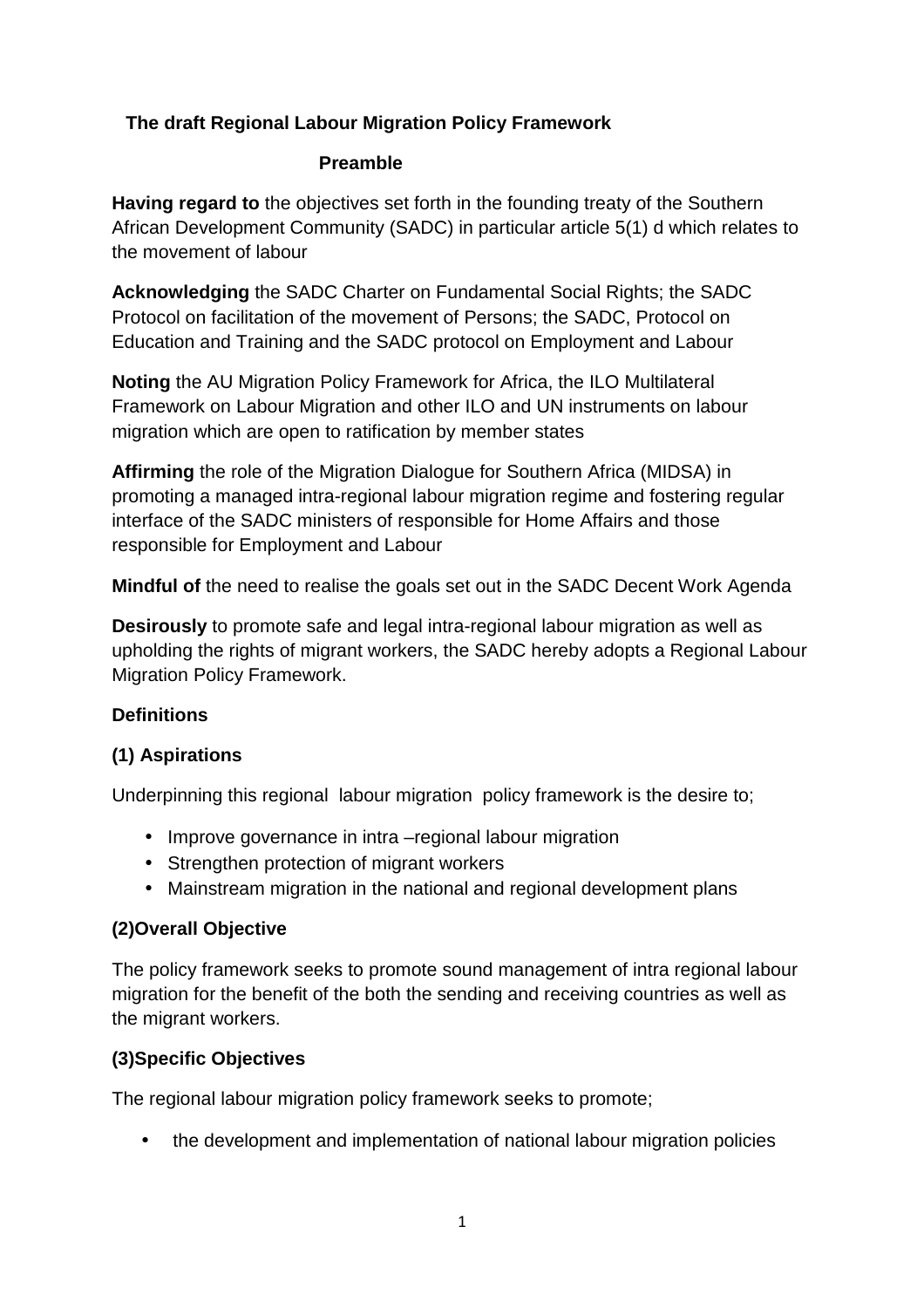- Multilateral and bilateral labour agreements for the benefit of persons working or intending to work in the territory of another State Party
- Migrant workers' rights
- Protection of migrant workers at the workplaces and in the communities
- Harmonisation and standardisation of labour migration policies
- integration of the intra –regional labour migration data into the SADC LMIS

## **(4) Outcomes**

Pursuant to this framework and through the implementation of national labour migration policies, multilateral/bilateral labour agreements and MoUs;

- Governance of intra –regional of labour migration is enhanced
- Protection of Migrant workers is strengthened
- Intra regional Labour Migration is mainstreamed into the national development plans and the region's development strategic agenda
- Intra regional labour migration data collected, analysed and used in the planning processes

# **(4) National Labour Migration policies**

Member States are urged to put in place national labour migration policies that inter alia;

- Address both inward and outward migration issues pursued under multilateral/bilateral labour agreements and MoUs
- Provide for a platform for tripartite social dialogue on labour migration
- promote demand driven, legal and safe labour migration
- Provide for mechanisms to identify and maintain up to date information of areas of skills deficiencies
- provide clear mechanisms and structures to deal with work permits among other aspects which are within the domain of labour migration
- strengthen the coordination of labour migration issues by the different State organs
- Protect migrant workers of all against discrimination at the workplaces
- Promote portability of social security benefits
- Facilitate the voluntary participation in trade union activities by the migrant workers
- Promote the integration of the migrant workers in the respective communities in which they stay
- Provide for the establishment of labour migration centres or foreign recruitment offices(public or private)
- Confirm with the national migration and labour policies or legislation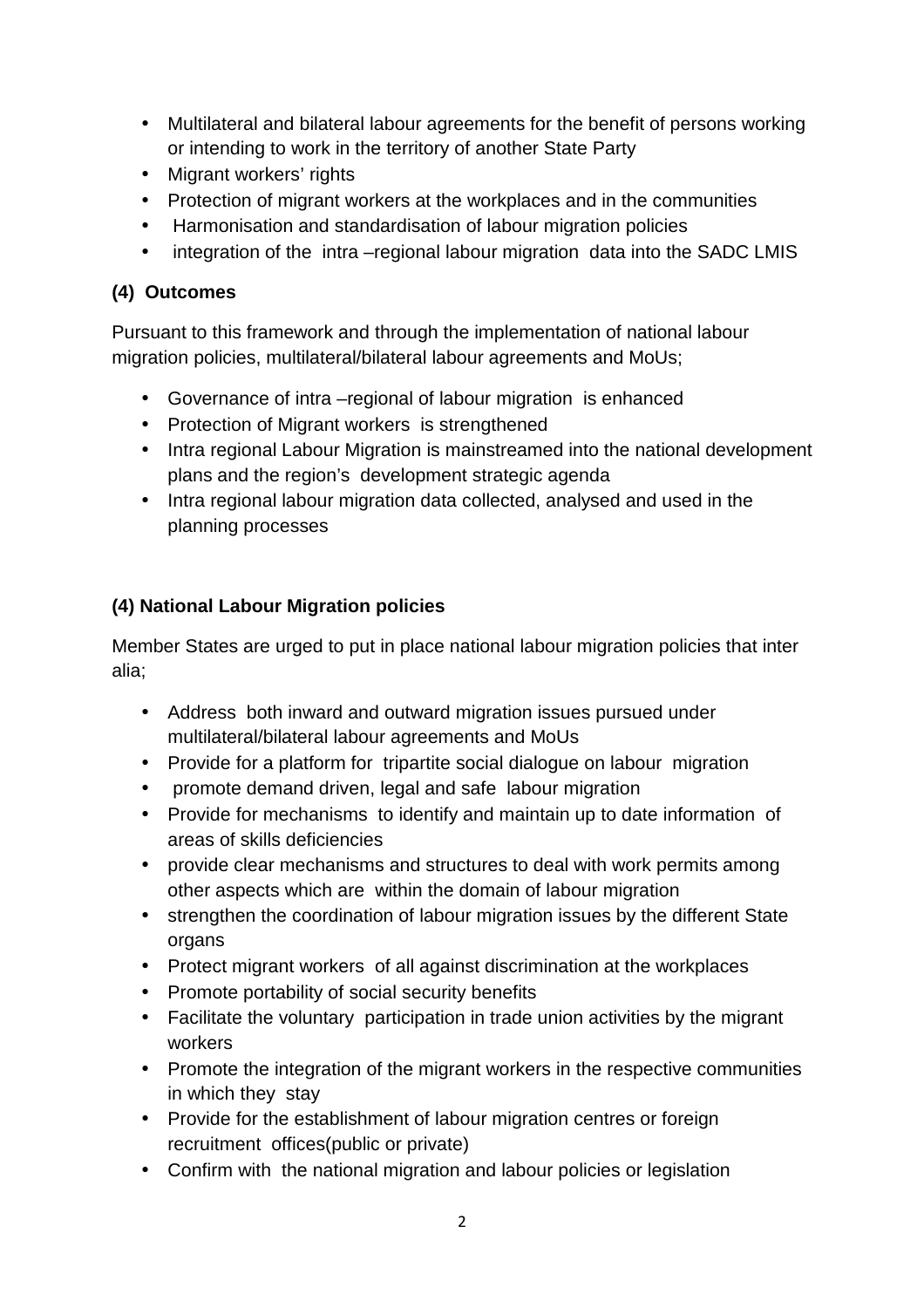## **(5) Multilateral and bilateral Labour Agreements**

Without derogation from the spirit of this framework and the numerous instruments adopted by SADC and other international bodies cited herein, member states entering into multilateral or bilateral labour migration agreements shall ensure that the agreements;

- Are in tandem with and give effect to the respective national labour migration policies or become the basis of standardising or harmonising the policies
- Provide details of the recruitment and repatriation mechanisms, and the roles to be played by both sending and receiving countries, the recruitment agents if applicable and the employers
- Contain sufficient details with regard to the processing of work permits and other documentation necessary to legalise the whole foreign recruitment process
- Provide some insight into the nature of contracts to be entered into between the migrant workers and the employing companies or individuals.
- Have social clauses to address the situation of migrant workers in the communities in order to promote cultural ties.
- Specify where applicable the sectors in which the foreign labour is required and in the case of foreign recruitment of non skilled and semi skilled persons the general conditions of employment applicable in the sectors concerned may be spelt
- Provide for pre-departure information sessions in the case recruitment of large groups or simply avail information sheets on departure.
- Address the remittance mechanisms available to the migrant workers.
- Provide for regular bilateral meetings involving social partners of the countries of origin and destination.

# **(6) Creation of National Labour migration data banks and the regional data base on regional labour migration**

All member States should mainstream labour migration into the labour force survey modules in order to create national labour migration data banks which are regularly updated. Such information shall be shared with SADC secretariat using the agreed SADC template on Labour Market Information.

SADC Secretariat is to maintain a regional data base on intra-regional labour migration which is updated on a regular basis